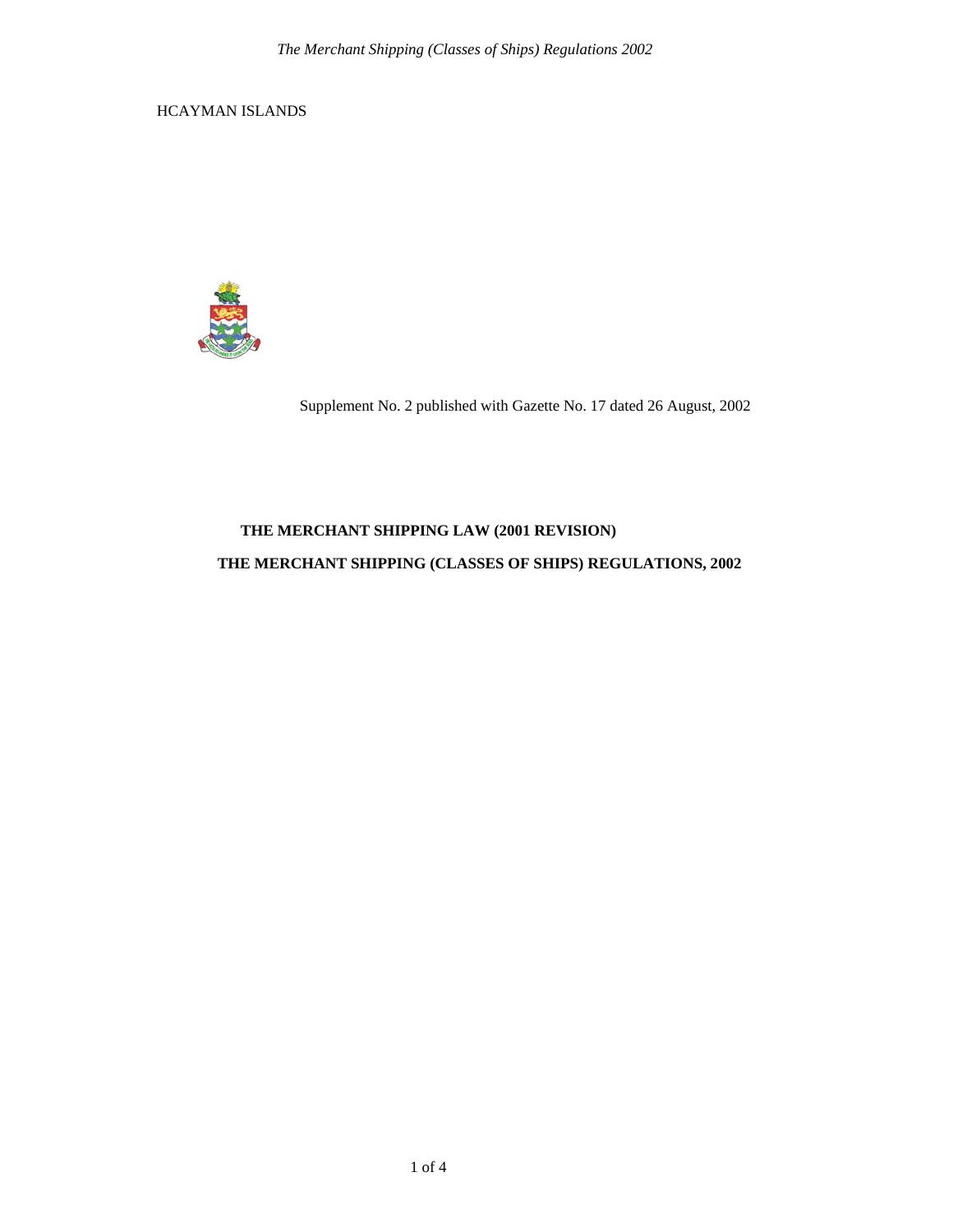## **ARRANGEMENT OF REGULATIONS**

- <span id="page-1-0"></span>H1. [Citation.](#page-2-0)
- H<sub>2</sub>. [Interpretation.](#page-2-1)
- 3. [Classes of ships.](#page-2-2)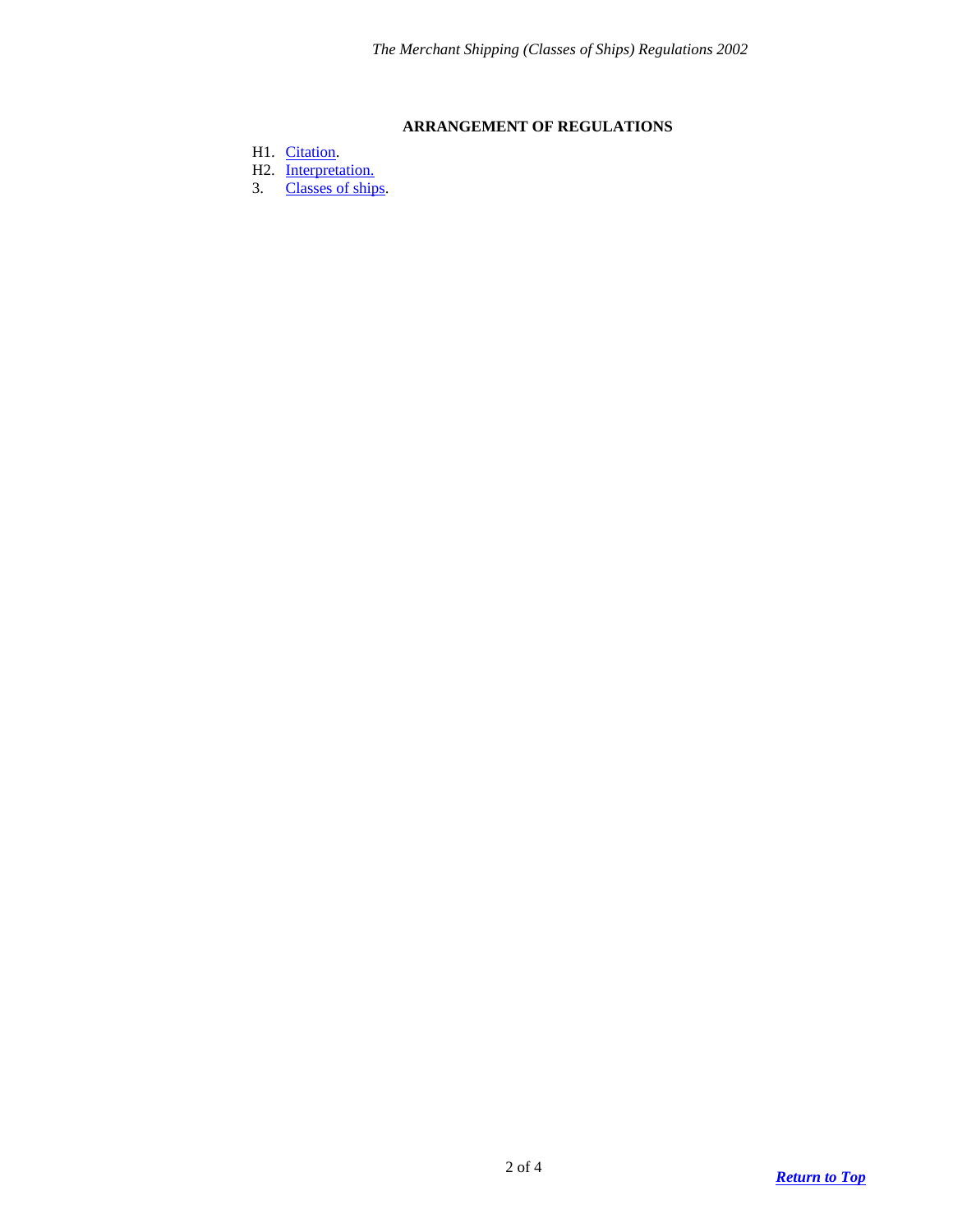#### **THE MERCHANT SHIPPING LAW (2001 REVISION)**

#### **THE MERCHANT SHIPPING (CLASSES OF SHIPS) REGULATIONS, 2002**

The Governor in Council, in exercise of the powers conferred on him by sections 459(1) and (3) of the Merchant Shipping Law (2001 Revision) makes the following Regulations:

<span id="page-2-1"></span><span id="page-2-0"></span>1. These Regulations may be cited as the Merchant Shipping (Classes of Ships) Regulations, 2002. Citation Interpretation 2. In these Regulations, unless the context otherwise requires- "collision regulations" means the Merchant Shipping (Prevention of Collisions and Use of Distress Signals) Regulations, 2002; "favourable weather" means fine, clear, settled weather with a sea state such as to cause only moderate rolling or pitching or both; "Law" means the Merchant Shipping Law (2001 Revision); "long international voyage" means a voyage from a port in one country to which the Safety Convention applies to a port in another country or conversely, one which is not a short international voyage; "restricted period" means a period falling wholly within the following limits: (a) from 1st April to 31st October, both dates inclusive; and (b) between one hour before sunrise and one hour after sunset in the case of ships fitted with navigation lights conforming to the collision regulations, and between sunrise and sunset in the case of any other ship; "short international voyage" means an international voyage- (a) in the course of which a ship is not more than two hundred nautical miles from a port or place in which the passengers and crew could be placed in safety; and (b) which does not exceed 600 nautical miles in distance between the last port of call in the country in which the voyage begins and the first port of destination. However, for the purpose of this definition no account shall be taken of any deviation by a ship from her intended voyage due solely to stress of weather or any other circumstance that neither the master nor the owner nor the charterer (if any) of the ship could have prevented or forestalled; and "voyage" includes an excursion Classes of ships 3. Cayman Islands ships shall be arranged in Classes as follows-(a) Passenger Ships Class 1 – Passenger ships engaged on voyages any of which is a long international voyage Class 2 – Passenger ships engaged only on short international voyages Class 3 - Passenger ships engaged only on voyages in the course of which they are at no time more than 40 miles by sea from their point of departure and not more than 18 miles from land and which they are at sea only in favourable weather and during restricted periods.

> <span id="page-2-2"></span>Class 4 - Passenger ships only on voyages with not more than 250 passengers on board, to sea, in all cases in favourable weather and during restricted periods, in the course of which the ships are at no time more than 15 miles from their point of departure nor more than 3 miles from land.

(b)Ships other than passenger ships: